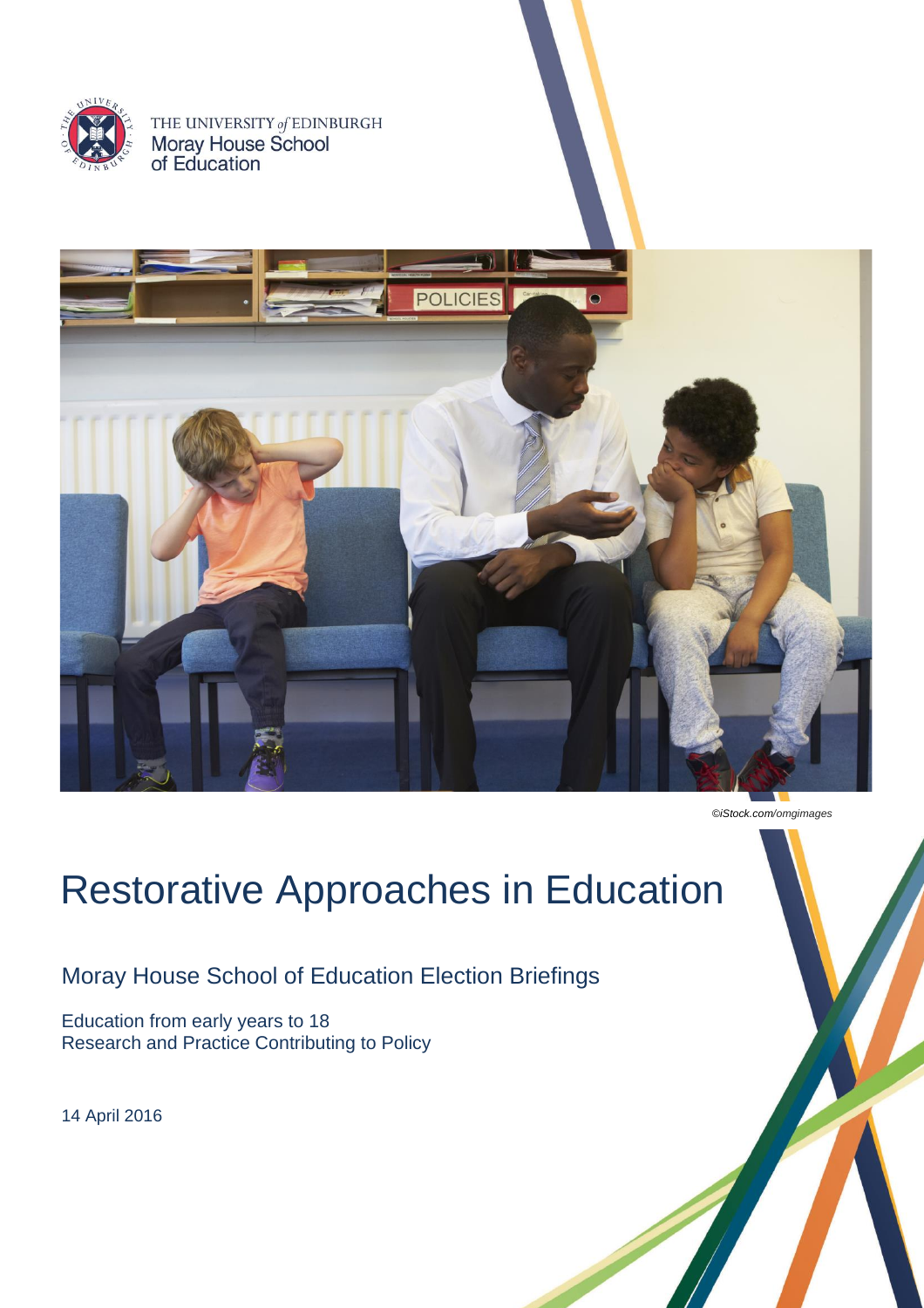# Restorative Approaches in Education

Scotland has received international recognition for its successful commitment to Restorative Approaches in education. The Scottish research (Kane et al. 2007), representing the most comprehensive study to date internationally, found that the use of Restorative Approaches contributed to significant improvement in key areas of school discipline and staff and pupil relationships. It has subsequently become central to national policy on behaviour and relationships in schools and helped to reduce overall levels of disciplinary exclusion. No other Scottish initiative designed to support behaviour and relationships has sought the views of so many staff and pupils and been found to be so widely effective. It now has a major contribution to make to tackling disadvantage in education.

## What do we mean by Restorative Approaches?

Restorative Approaches in an educational context are defined as:

*restoring good relationships when there has been conflict or harm, and developing school ethos, policies and procedures to reduce the possibility of such conflict and harm arising.* 

This definition was developed by the research team at Moray House School of Education, in collaboration with schools. The underpinning principles of Restorative Approaches emphasise the importance of:

- fostering positive social relationships in a school community of mutual engagement
- taking responsibility and accountability for one's own actions and their impact on others
- respecting other people, their views and feelings
- empathy with the feelings of others
- fairness
- commitment to equitable process
- active involvement of everyone in school in making decisions about their own lives
- issues of conflict and difficulty being retained by the participants, rather than the behaviour pathologised, and
- a willingness to create opportunities for reflective change in pupils and staff.

To deliver these aims, Restorative Approaches employ a variety of strategies and practices. These include but are not limited to: restorative ethos building; a curriculum focus on relationships/conflict prevention; use of restorative language and scripts; restorative group work; mediation; and formal conferences.

#### **Background**

The data for this paper is drawn from key Restorative Approaches research, all led by Moray House School of Education; including the national evaluation (2007), its follow up (2009) and recent snapshot survey data (2014). The national evaluation looked at implementation processes and outcomes, across a wide range of schools, involving around 400 individual interviews with school staff, over 200 direct meetings with children and young people in primary, secondary and special schools and more than 30 meetings with parents, over the two years of the evaluation. A targeted follow up in 2009 gathered views from key officers in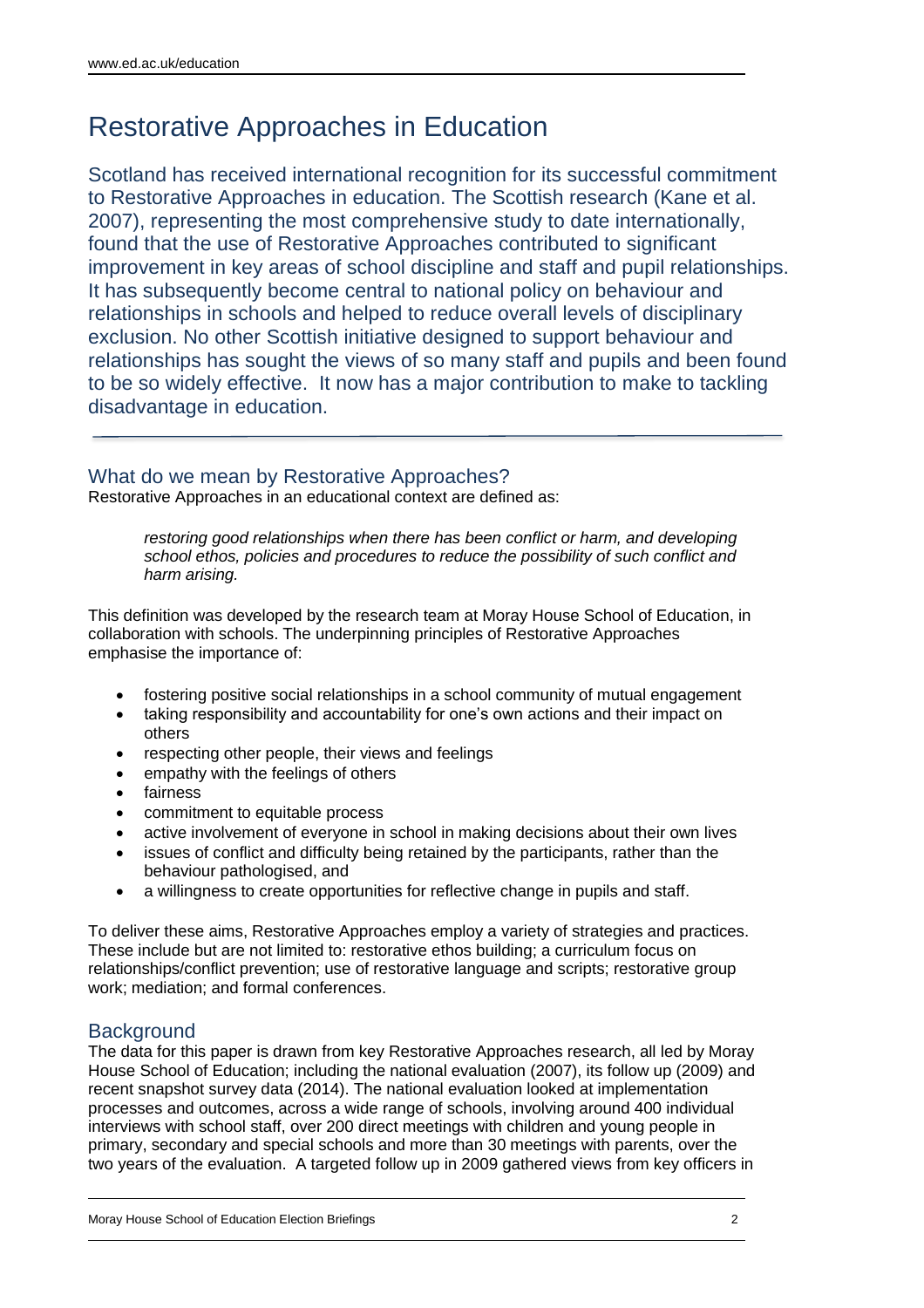8 local authorities and staff in 25 schools. The brief survey in 2014 presented a recent perspective, involving around 50 practitioners. The robust nature of this body of research and the success of Restorative Approaches in Scottish schools, has resulted in regular invitations to colleagues from Moray House School of Education to speak and train practitioners internationally, in for example, USA, Canada and Australia and Spain.

## Why is this an educational priority now?

Education is complex, with increasingly wider demands being placed on schools in a diverse and changing world, and where the work of teachers and support staff is often challenging and stressful. Restorative Approaches offer solutions particularly helpful in a time of austerity. Many schools have made very good progress in using Restorative Approaches with children and young people, but it is clear that with relatively modest renewed investment, it has the potential to do much more. Restorative Approaches have a unique contribution to make to the aims of GIRFEC; HGOIS 4; Raising Attainment for All (2014) and the National Improvement Framework (2016), by addressing the following key challenges:

- How can we take full account of equality issues and support disadvantaged individuals and groups in education?
- How can we work with parents much more closely?
- How can we ensure that relationships between and among staff are positive so that all staff feel valued?
- How can we model the positive relationships we want children and young people to learn?

#### Conclusions / recommendations

Scottish Government and Education Scotland should continue to work together to ensure development of:

- National guidance on working restoratively to tackle disadvantage in schools
- Direct support to schools to build capacity and expertise at local level in schools and partner agencies in engaging restoratively with parents and families
- A dedicated professional development framework for head teachers, teachers and support staff to build on Education Scotland's good work in raising skills levels in addressing areas of conflict for *all* members of the school community
- A Government short life Taskforce to examine the synergies between using Restorative Approaches and closing the attainment gap.

#### **References**

Kane, J., Lloyd, G., McCluskey, G**.**, Riddell, S., Stead, J. and Weedon, E. (2007) *Restorative Practices in Three Scottish Councils: Final Report of the Evaluation of the First Two Years of the Pilot Projects 2004 – 2006* Edinburgh: Scottish Government.

Lloyd, G. and McCluskey, G. **(**2009) *Restorative Practice Pilots and Approaches in Scotland - Follow Up* Edinburgh: Scottish Government.

McCluskey, G (2014) *Restorative Approaches in education: are we nearly there yet?* Practitioner survey. CREID, http://www.ed.ac.uk/education/rke/centres-groups/creid University of Edinburgh.